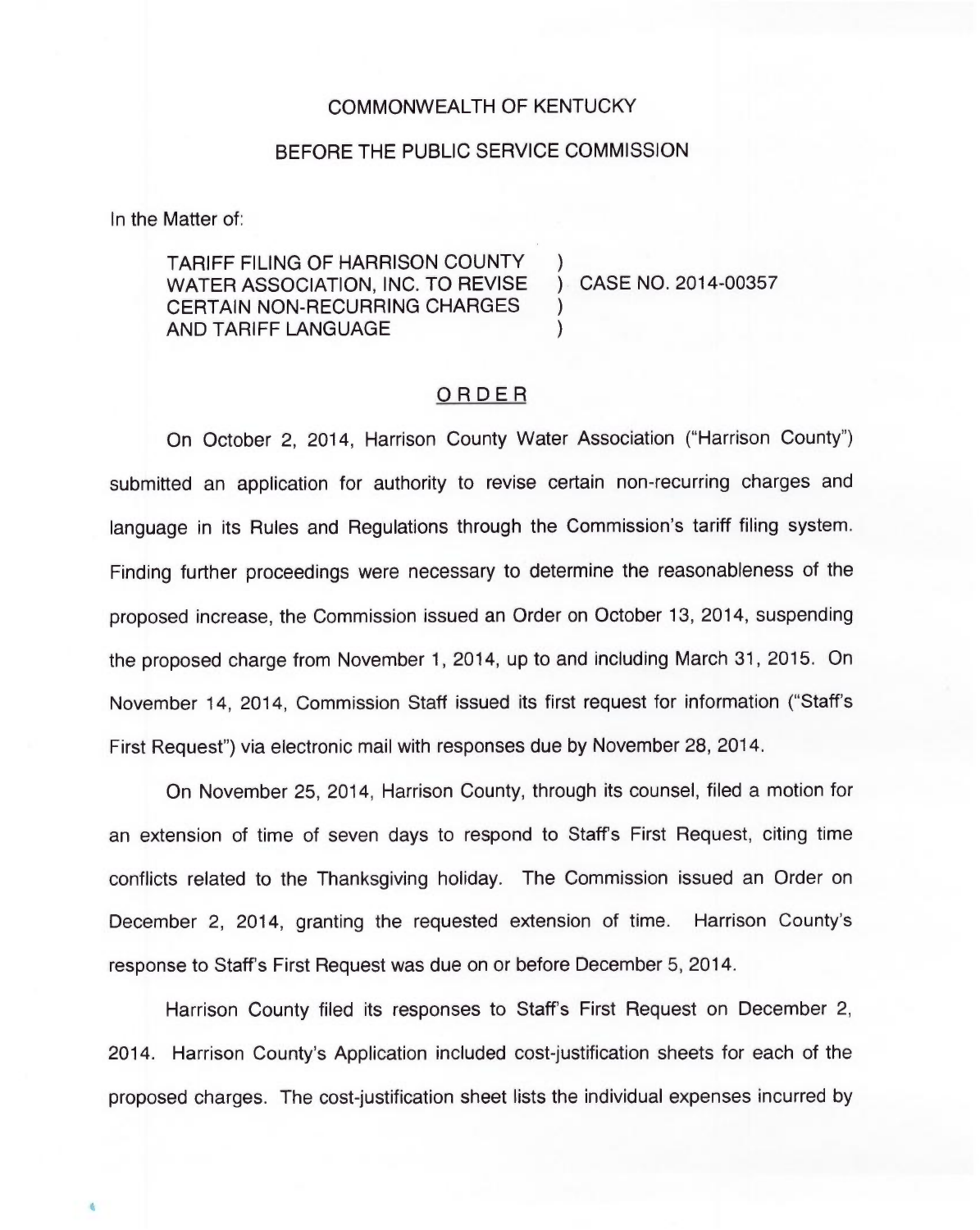the utility to provide the stated service. The cost-justification sheets for each of Harrison County's proposed increased charges included an expense amount for vehicle depreciation of \$8.00 and an expense for travel cost of \$0.55 per mile. Harrison County's responses to Staff's First Request, Items 4, 5, and 6, explained that the \$8.00 is the manager's estimation of the costs for maintenance and depreciation of vehicles. The \$0.55 per mile expense is based on the Internal Revenue Service code allowance chart of Standard Mileage Rates used in computing the deductible costs of operating an automobile. The formulation of the Standard Mileage Rate of \$0.55 per mile includes components for the recovery of vehicle maintenance and depreciation.

Harrison County has provided adequate evidence of the individual expenses incurred to provide the services associated with the proposed charges.

The Commission, having reviewed the record and being sufficiently advised, finds that:

1. The Internal Revenue Service Standard Mileage Rate contains costs for recovery of vehicle maintenance and depreciation.

2. The estimated \$8.00 expense for wear on vehicles is a duplication of expenses included in the Standard Mileage Rate and should be disallowed in the calculation of each of the proposed charges.

3. The cost-justification sheet provided in the Application for the Cut Lock Charge inadvertently omitted the \$15.00 expense of a new Lock.

<sup>&</sup>lt;sup>1</sup> Response to Staff's First Request, Exhibit 6, filed Dec. 2, 2014.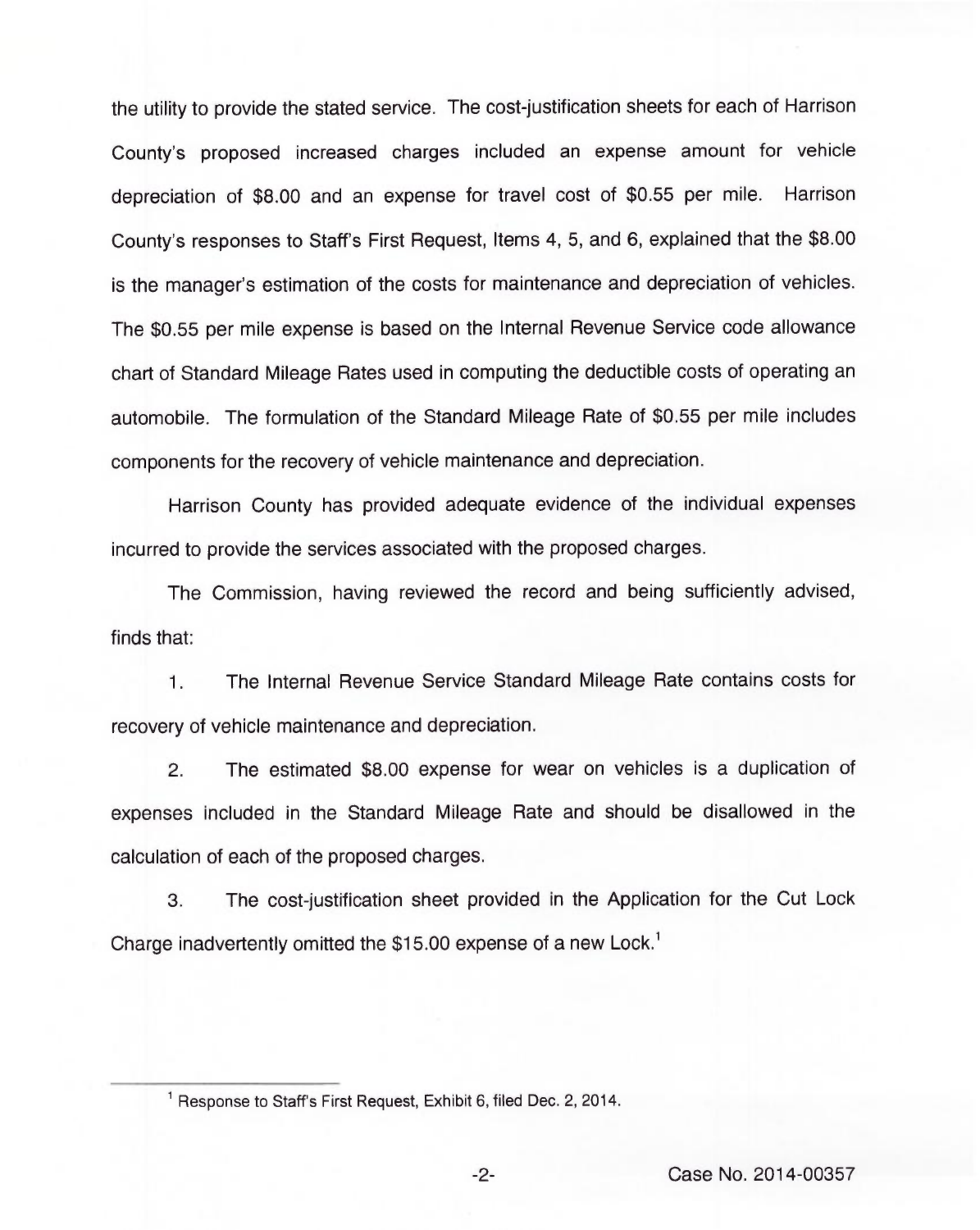4. The cost-justification sheet provided in the Application for the Meter Test Charge inadvertently omitted the \$14.00 expense for the testing services provided by Dyer Meter Service.<sup>2</sup>

5. Harrison County proposed to add tariff language concerning the field collection charge. The proposed language states, "The Association shall not charge a field collection charge more than once in a billing period." The proposed language is consistent with Commission policies regarding field collection charges and should be approved.

6. The charges set forth in the Appendix to this Order are fair, just, and reasonable and should be approved.

IT IS THEREFORE ORDERED that:

 $1.$ Harrison County's proposed nonrecurring charges are denied.

2. The charges in the Appendix to this Order are approved for services rendered on and after the date of this Order.

3. Harrison County's proposed revised tariff language is approved.

4. Within 20 days of the date of this Order, Harrison County shall file with the Commission, using the Commission's electronic Tariff Filing System, revised tariff sheets showing the rates approved herein.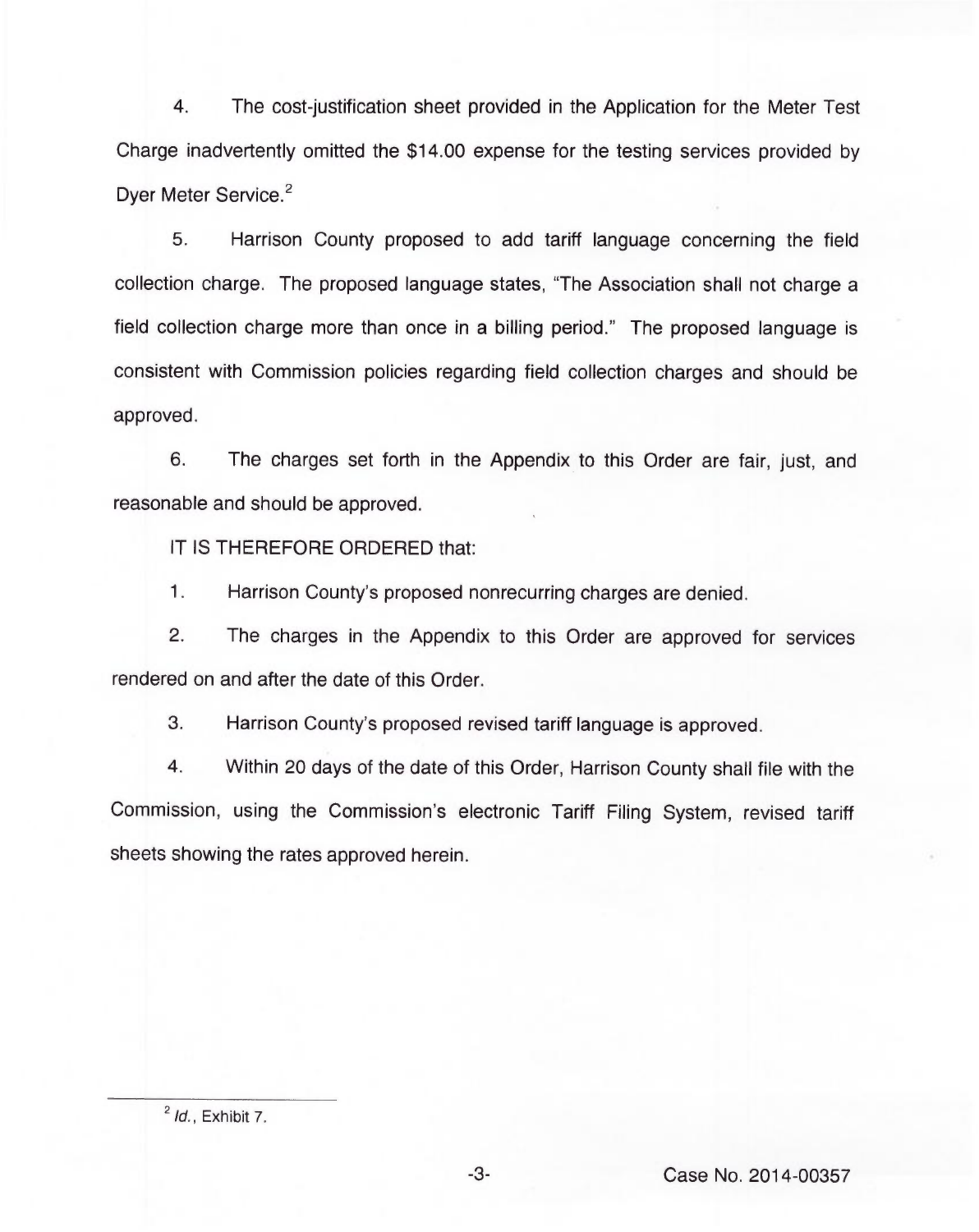| By the Commission                     |
|---------------------------------------|
| <b>ENTERED</b>                        |
| <b>JAN 2 7 2015</b>                   |
| KENTUCKY PUBLIC<br>SERVICE COMMISSION |

Pn ATTEST Executive Director

Case No. 2014-00357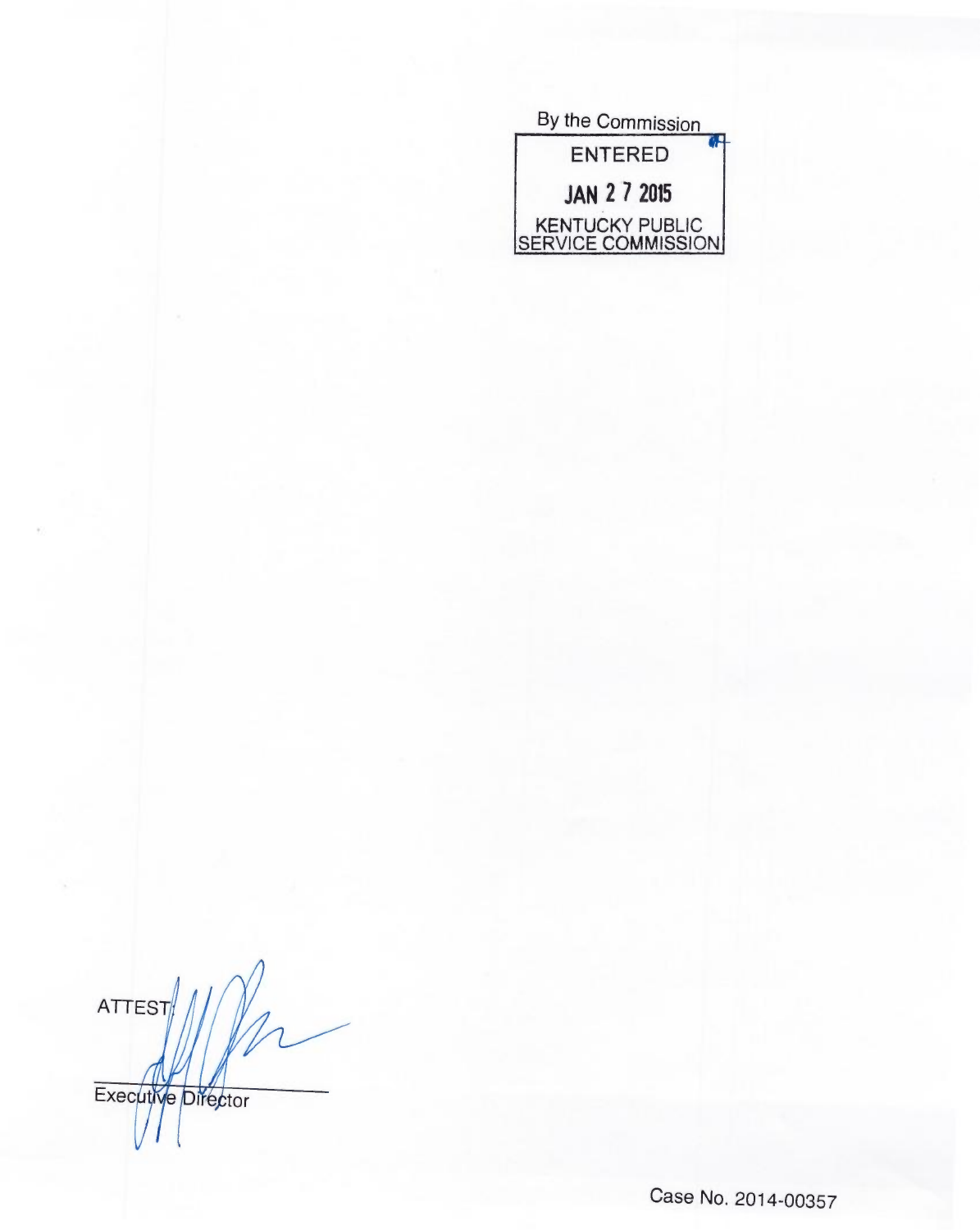# APPENDIX

# APPENDIX TO AN ORDER OF THE KENTUCKY PUBLIC SERVICE COMMISSION IN CASE NO. 2014-00357 DATED JAN 2 7 2015

The following rates, charges, and policies are prescribed for the customers in the area served by Harrison County Water Association. All other rates, charges, and policies not specifically mentioned herein shall remain the same as those in effect under authority of the Commission prior to the effective date of this Order.

| <b>Field Collection Charge</b>    | \$22.00 |
|-----------------------------------|---------|
| <b>Reconnection Charge</b>        | \$42.00 |
| <b>Cut Lock Fee</b>               | \$43.00 |
| Meter Test Fee (Customer Request) | \$42.00 |